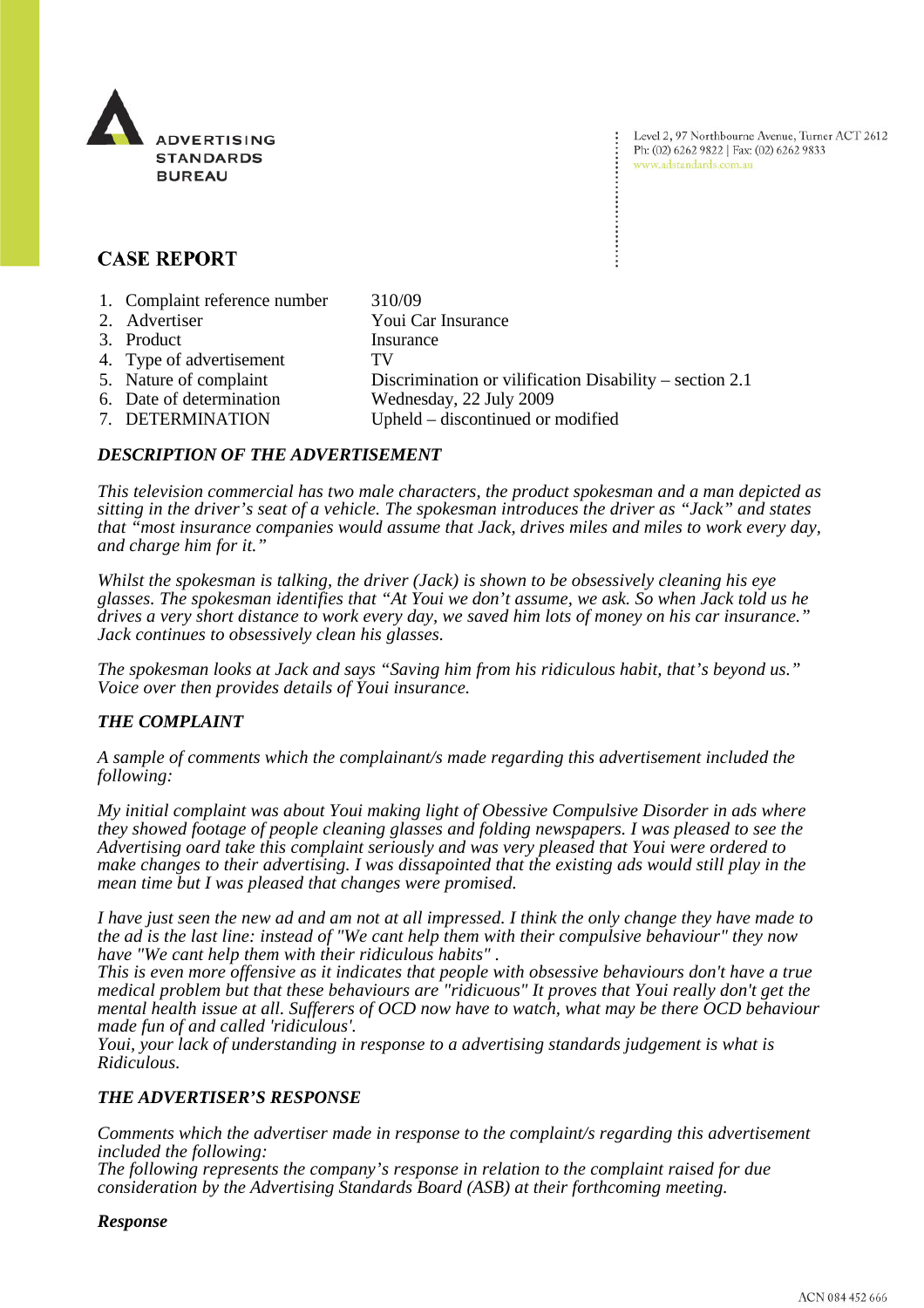*Upon receiving the ASB's previous determinations (Ref: 250/09, 267/09) in relation to three (3) previous television advertisements, Youi unreservedly agreed to amend these advertisements to comply with Section 2.1 of the Australian Association of National Advertisers (AANA) Code of Ethics.*

*In reviewing the amended advertisements we feel it's imperative that they are judged as new entities in their own right, with no reference to the previous versions.*

*We respect the decision of the ASB and have taken a good, long look at where we went wrong. We considered the following:*

*How do we make the right changes? And who would be best qualified to judge these changes? SANE Australia is a national charity working for a better life for people affected by mental illness. Because they are the authority on these issues we decided to review the communication they had sent us prior to the ASB ruling.*

*In looking at where we went wrong we went back to the mail we received from SANE on 16/06/2009. To quote their mail: '…I am getting in touch to pass that feedback on and explain why the wording has hit a negative chord with so many people. I fully acknowledge this wording was used lightly and not intended to cause distress or trivialise the illness, however anxiety disorders such as Obsessive Compulsive Disorder (OCD) can be a highly disabling and distressing mental illness, which can leave those affected unable to work or maintain relationships.'*

*We believe the use of the words 'compulsive behaviour' was where we unwittingly erred as pointed out above. For someone with OCD this must have gone to their very core. Using these words did seem that we were judging someone with OCD.*

*After much deliberation we believe that by removing these two words we remove the association with OCD.*

*We set about making these changes as soon as possible. The amended advertisements went to air on Monday 29 June. We then sent the amended ads to SANE to get their point of view on the changes we'd made.* 

*Barbara Hocking, 2008 Order of Australia winner for services to Mental Illness and Executive Director of SANE, called us to discuss the advertisements. In her opinion the changes we'd made were satisfactory and she informed us that she would explain this to anyone contacting them with regard the ads.*

*When we received the new complaint we contacted Barbara to see if she would go on record with the SANE opinion on the amendments. Please see attached her letter stating: '… SANE has viewed the three amended versions of the youi television commercials under re-evaluation by the Advertising Standards Bureau. We are pleased to see that new wording has been introduced which means that, technically, they are no longer stigmatising.'*

*We also reassured her that from July 1 we introduced 4 more advertisements into the mix so the flighting of the amended advertisements would be significantly reduced. Her response: '…we are reassured that they will be seen less often in future.'*

*In our opinion the woman folding the newspapers is doing what hundreds of people do everyday on the train. Our chap having a chuckle is a 'moment' between two people. It's about the fact that the woman is distracting him while he's trying to speak. The fact that they have a laugh between them*  We feel this is in keeping with the spirit of the ad and said in jest doesn't have the edge that *'compulsive behaviour' had. It's important to remember that the two of them are having a laugh at the end. Surely no malice is intended if they are laughing together.*

*The other two advertisements follow a similar construct and ending.*

*The guy cleaning his glasses is doing something most people with glasses can relate to. It's the 'squeak' that is getting in the way of the Youi guy delivering his lines. Because the 'squeak' is silly we've used 'ridiculous habit' here.*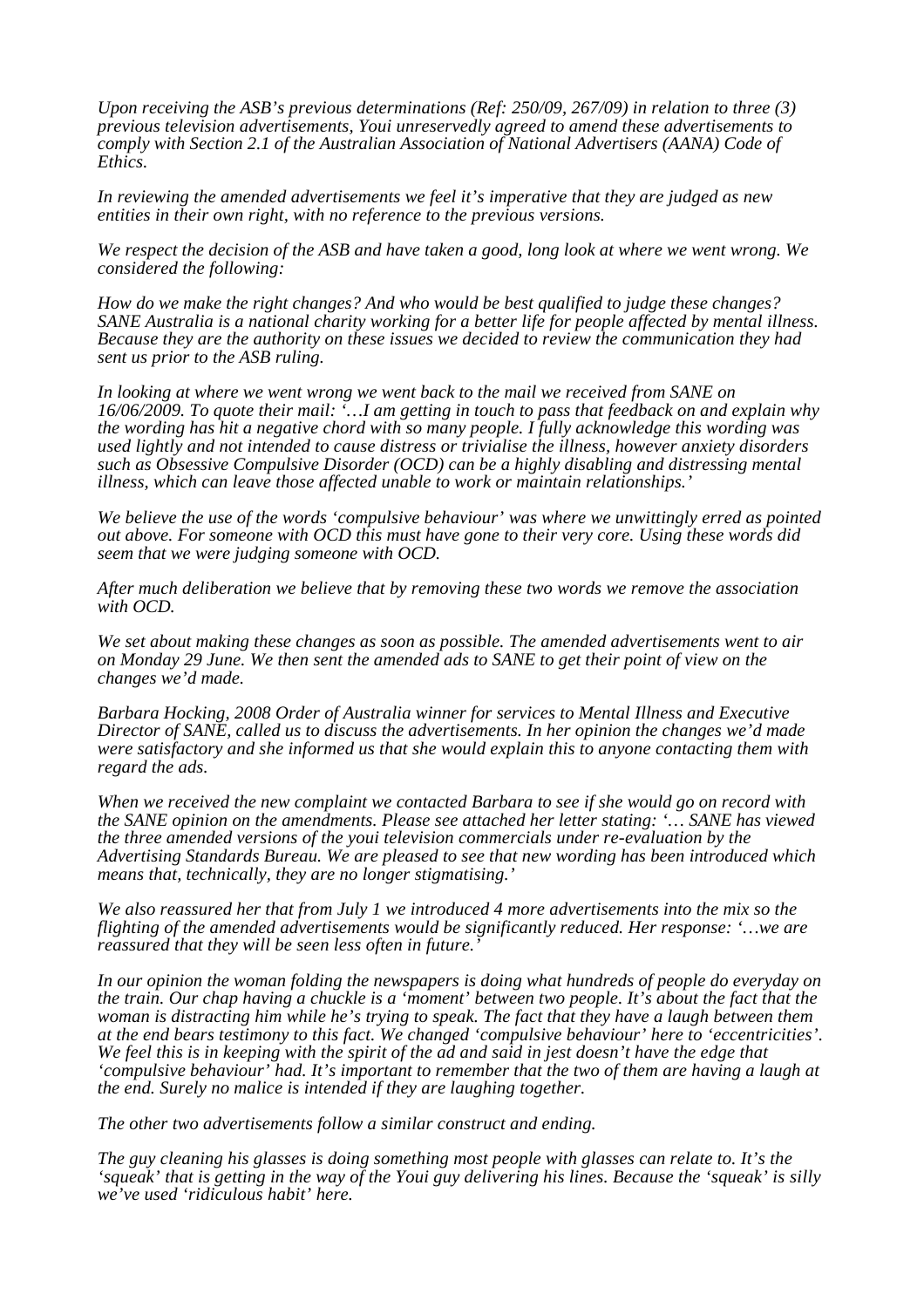*The stay at home mom is a perfectionist and something a lot of people can relate to. It's her mumbling that is distracting the Youi guy. Her reaction at the end is humorous and she and the Youi guy have a good chuckle. She is so involved in what she is doing that she forgets she's making a noise, which interrupts the Youi guy. Because of their mutual sense of amusement we've used 'saving her from herself' here. The manner in which he delivers it is non-judgemental leaving viewers with a slight smile.*

*We're attaching all 3 amended advertisements for your review. We're sure you will agree that dropping the words 'compulsive behaviour' has taken out the reference to OCD and gets the ads back to being a slight smile at nobody's expense.*

*We have certainly learnt a lot during this process and will be more mindful in the future. We believe that we've engaged the correct people in wanting to do the right thing. As Barbara Hocking says: 'We also note the responsiveness of the advertisers who understand the nature of the concerns raised and are apologetic about any offence inadvertently caused by the commercial. They are clear that they will be more thoughtful in future.'*

*In view of the amendments to the television advertisements and comments provided by SANE Australia, we feel every possible measure has been undertaken to ensure compliance with the AANA Code of Ethics and prevailing community standards and we look forward to receiving a favourable response from the ASB in due course.* 

# *THE DETERMINATION*

The Advertising Standards Board ("Board") considered whether this advertisement breaches Section 2 of the Advertiser Code of Ethics (the "Code").

The Board noted the complainants' concern that the advertisement indicates that people with obsessive compulsive behaviours don't have a true medical problem but that these people are ridiculous.

The Board considered whether the advertisement complied with section 2.1 of the Code which requires that advertisements or marketing communications ' shall not portray people or depict material in a way which discriminates against or vilifies a person on account of ...disability.'

The Board noted that the advertisement depicts a person cleaning his glasses constantly and specifically refers to his 'ridiculous habit'. While the Board accepted that the advertiser did not specifically refer to Obsessive Compulsive Disorder (OCD), in the Board's view the advertisement depicts a population group - people with obsessive tendancies.

The Board noted the advertiser's contention that the depiction of a man cleaning his glasses in his car was consistent with this target audience of people who drive to work, and that people who drive to work do clean their glasses. The Board considered however that the advertisement clearly referred to the man's behaviour as ridiculous suggesting that this is therefore not 'usual' or 'normal' behaviour.

The Board considered that the advertisement does intend to depict or at least make the audience think of people suffering from obsessive behaviour. The Board noted that the man talking does look at the car driver strangely and has a tone of voice that suggests that he finds the man's behaviour amusing.

The Board noted the wording of the letter of support provided by the advertiser.

The Board considered that this advertisement does makes fun of a behaviour which can be a feature of mental illness over which sufferers have no control and that this advertisement could cause offence and demean.

On this basis the Board determined that the advertisement does disciminate against people on the basis of their disability and is in breach of section 2.1 of the Code.

Finding that the advertisement did breach the Code, the Board upheld the complaints.

# *ADVERTISERS'S RESPONSE TO THE DETERMINATION*

Comments which the advertiser made in response to the determination regarding this advertisement included the following: